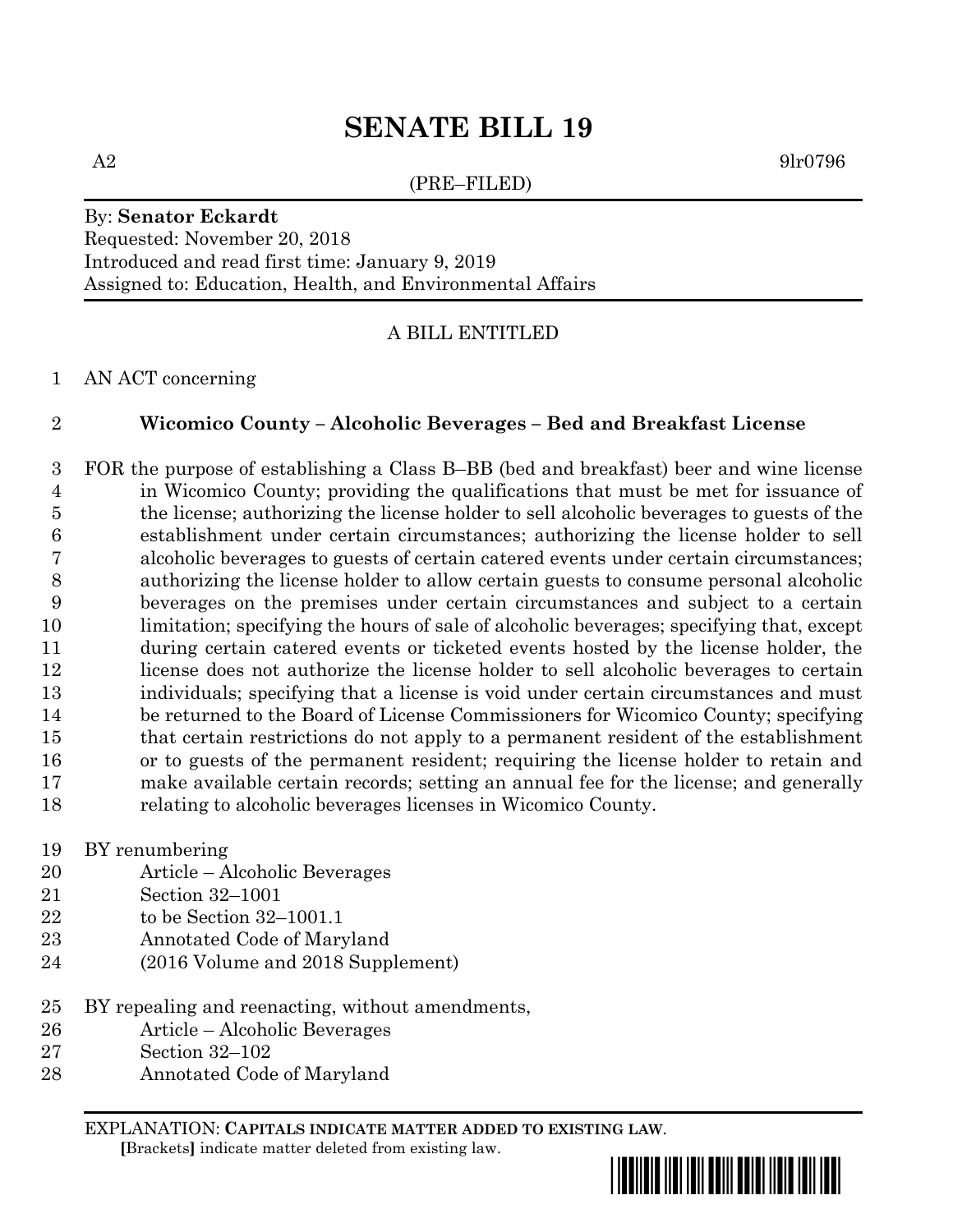**SENATE BILL 19** (2016 Volume and 2018 Supplement) BY adding to Article – Alcoholic Beverages Section 32–1001 Annotated Code of Maryland (2016 Volume and 2018 Supplement) SECTION 1. BE IT ENACTED BY THE GENERAL ASSEMBLY OF MARYLAND, That Section(s) 32–1001 of Article – Alcoholic Beverages of the Annotated Code of Maryland be renumbered to be Section(s) 32–1001.1. SECTION 2. AND BE IT FURTHER ENACTED, That the Laws of Maryland read as follows: **Article – Alcoholic Beverages** 32–102. This title applies only in Wicomico County. **32–1001. (A) THERE IS A CLASS B–BB (BED AND BREAKFAST) BEER AND WINE LICENSE. (B) THE BOARD MAY ISSUE THE LICENSE TO A LICENSE HOLDER WHO IS APPROVED BY THE APPROPRIATE LOCAL GOVERNMENTAL UNIT TO OPERATE A BED AND BREAKFAST THAT: (1) PROVIDES SERVICES ORDINARILY PROVIDED BY A BED AND BREAKFAST; (2) HAS AT LEAST ONE ROOM BUT NOT MORE THAN 10 ROOMS, EACH WITH SLEEPING ACCOMMODATIONS, EXCLUDING RESIDENT MANAGEMENT QUARTERS, THAT THE PUBLIC FOR CONSIDERATION MAY USE FOR A SPECIFIED TIME; AND (3) HAS A KITCHEN FACILITY THAT HAS BEEN APPROVED BY THE APPROPRIATE LOCAL GOVERNMENTAL UNIT. (C) THE LICENSE AUTHORIZES THE LICENSE HOLDER TO SELL BEER AND WINE TO A GUEST IF: (1) THE NAME AND ADDRESS OF THE GUEST APPEARS ON THE**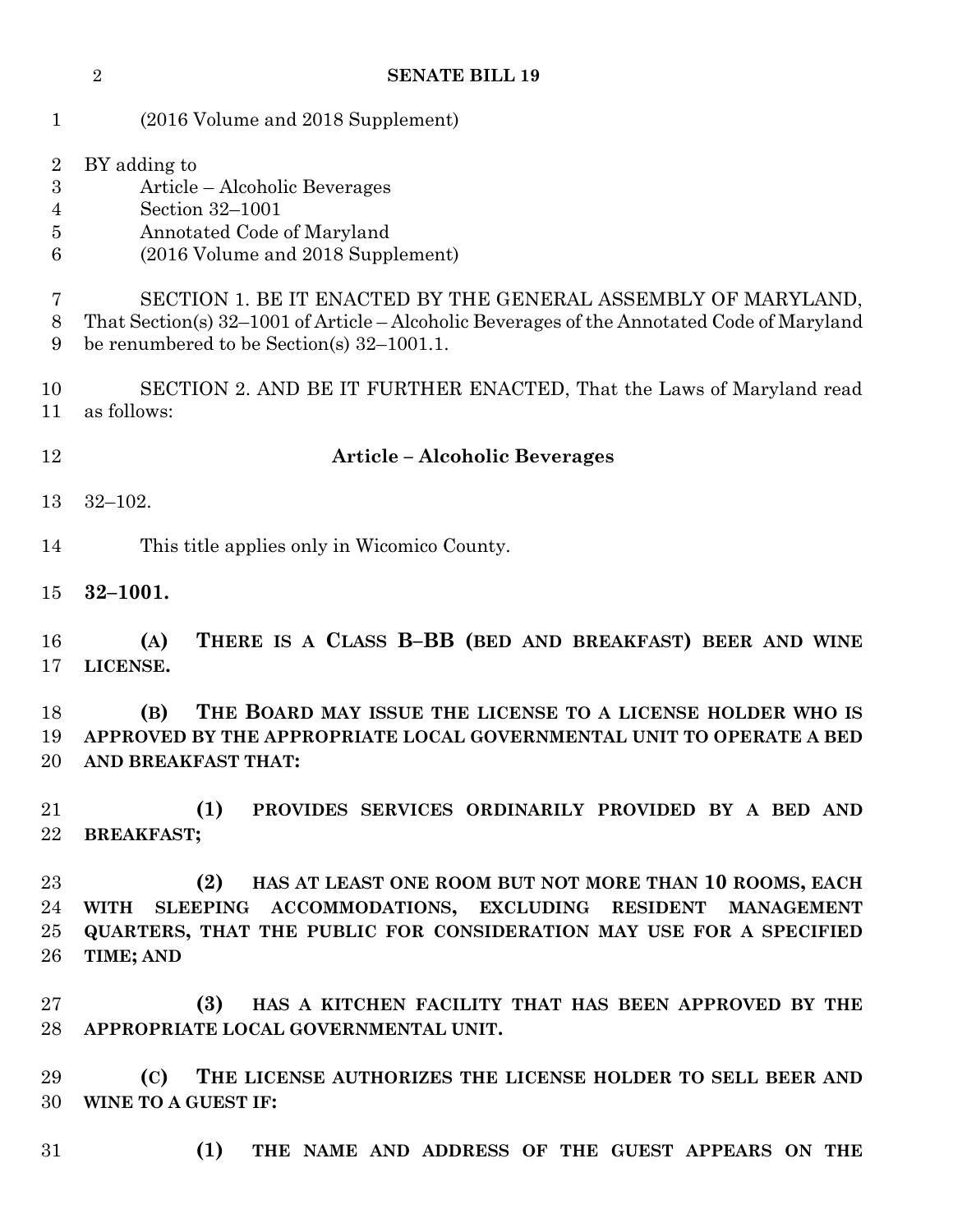**SENATE BILL 19** 3

| $\mathbf{1}$               | REGISTRY THAT THE BED AND BREAKFAST MAINTAINS; AND                                                                                                                                                                                                                                                                                         |
|----------------------------|--------------------------------------------------------------------------------------------------------------------------------------------------------------------------------------------------------------------------------------------------------------------------------------------------------------------------------------------|
| $\overline{2}$<br>3        | THE GUEST IS AN OCCUPANT OF A SLEEPING ROOM IN THE BED<br>(2)<br>AND BREAKFAST.                                                                                                                                                                                                                                                            |
| 4<br>5<br>6                | THE LICENSE AUTHORIZES THE LICENSE HOLDER TO SELL BEER<br>(1)<br>(D)<br>AND WINE FOR ON-PREMISES CONSUMPTION TO A GUEST OF A CATERED EVENT AT<br>THE BED AND BREAKFAST IF:                                                                                                                                                                 |
| 7<br>8                     | (I)<br>1.<br>THE LICENSE HOLDER IS UNDER CONTRACT TO CATER<br>THE EVENT;                                                                                                                                                                                                                                                                   |
| 9                          | 2.<br>THE LICENSE HOLDER CATERS THE EVENT; AND                                                                                                                                                                                                                                                                                             |
| 10                         | 3.<br>FOOD IS SERVED AT THE CATERED EVENT; OR                                                                                                                                                                                                                                                                                              |
| 11<br>12                   | THE LICENSE HOLDER HOSTS AN EVENT FOR WHICH<br>(II)<br>TICKETS ARE SOLD IN ADVANCE.                                                                                                                                                                                                                                                        |
| 13<br>14<br>15<br>16<br>17 | THE LICENSE AUTHORIZES THE LICENSE HOLDER TO ALLOW A<br>(2)<br>GUEST OF THE BED AND BREAKFAST, WHOSE NAME AND ADDRESS APPEAR ON THE<br>REGISTRY OF THE ESTABLISHMENT, TO BRING PERSONAL ALCOHOLIC BEVERAGES<br>ONTO THE PREMISES FOR ON-PREMISES CONSUMPTION DURING THE HOURS AND<br>DAYS AS SET OUT UNDER SUBSECTION (E) OF THIS SECTION. |
| 18<br>19                   | THE LICENSE HOLDER MAY SELL BEER AND WINE FOR ON-PREMISES<br>(E)<br>CONSUMPTION ON MONDAY THROUGH SUNDAY, FROM 7 A.M. TO MIDNIGHT.                                                                                                                                                                                                         |
| 20<br>21<br>22<br>$23\,$   | (F)<br>EXCEPT DURING CATERED EVENTS THAT MEET THE REQUIREMENTS<br>UNDER SUBSECTION (D) OF THIS SECTION OR TICKETED EVENTS HOSTED BY THE<br>LICENSE HOLDER, THE LICENSE DOES NOT AUTHORIZE THE SALE OF BEER AND WINE<br>TO AN INDIVIDUAL WHO:                                                                                               |
| 24                         | (1)<br>IS NOT A GUEST OF THE BED AND BREAKFAST; OR                                                                                                                                                                                                                                                                                         |
| 25<br>26                   | (2)<br>IS REGISTERED AS A GUEST AT THE BED AND BREAKFAST ONLY TO<br><b>OBTAIN BEER AND WINE.</b>                                                                                                                                                                                                                                           |
| $27\,$<br>28               | (G)<br>(1)<br>A BED AND BREAKFAST MAY NOT BE OPERATED ONLY TO SELL OR<br>PROVIDE BEER AND WINE.                                                                                                                                                                                                                                            |
| 29<br>30                   | (2)<br>IF THE BED AND BREAKFAST ENDS OPERATIONS AS A BED AND<br><b>BREAKFAST:</b>                                                                                                                                                                                                                                                          |